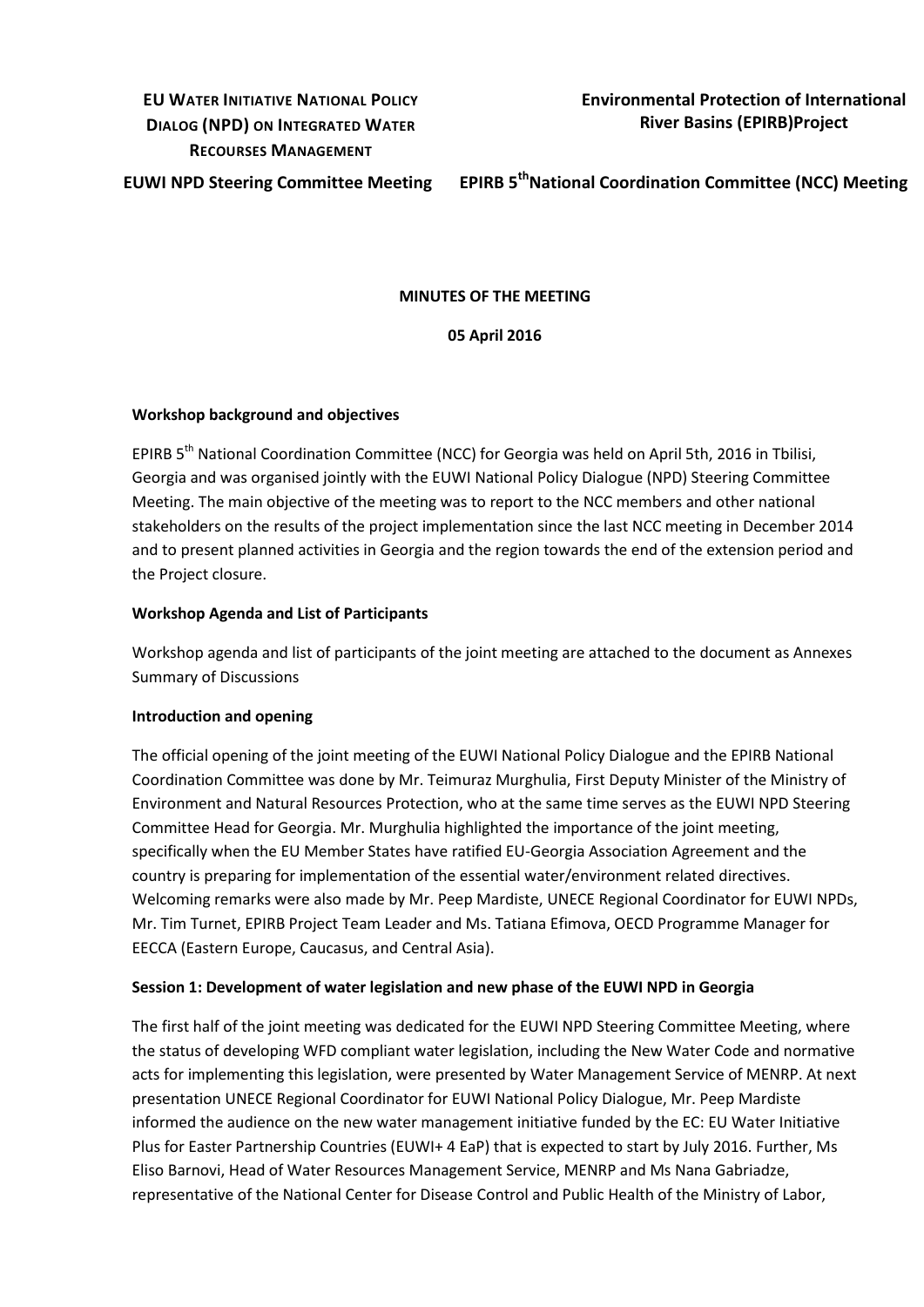Health and Social Affairs of Georgia, update the audience on the status of ratification of UNECE Protocol on Water and Health and recommendations for implementation their Target Indicators (a separate and more detailed report on the NPD Steering Committee presentations and discussion to be drafted by UNECE).

# **Session 2: EPIRB National Coordination Committee for Georgia**

The second part of the joint meeting after the lunch break was mostly devoted to the EPIRB National Coordination Committee. At the beginning of the session, the project Team Leader, Mr. Tim Turner has presented EPIRB activities and results conducted in the region since the Project Extension (February 2016), as well as the challenges that the project faced during the implementation period. He underlined the details of every activity and project implementation progress. Also, Mr. Turner discussed planned activities that the project team and the beneficiaries are expected to accomplish before the end of the Extension Period in October 2016.

Mr. Zurab Jincharadze, the Project Deputy Team Leader, presented results of the implementation of EPIRB activities in Georgia since the last NCC meeting (December 2014). Special attention was paid to the following activities, emphasising role of the project results in contributing to implementation of EU-Georgia's

Association Agreement:

- Development of WFD compliant monitoring programmes for surface and groundwater bodies of the Chorokhi-Ajaristkali pilot basin;

- Drafting of the National Monitoring Strategy for monitoring of surface waters, in accordance with European standards;

- Conducting regional hands-on training (Caucasus) in sampling and monitoring techniques of river and lake ecosystems;

- Conducting practical training for all EPIRB beneficiary countries in methodology and technique using GIS tools for identification, delineation and typological classification of surface water bodies;

- Completion of draft River Basin Management Plan (RBMP) for the Chorokhi-Ajaristskali pilot basin and revising/adjusting to make more compliant to WFD principles;

- Adding the following WFD elements to the draft RBMP: i) adaptation to climate change; ii) competent authorities; iii) monitoring guidelines for assessment of coastal waters; iv) assessment of the status of coastal waters, based on the Coastal Surveys and other available data, etc.

Further, Mr. Jincharadze discussed on-going activities towards finalisation of the draft RBMP and possible intervention by beneficiary institutions to accelerate adoption of the draft Plan. As part of the RBMP implementation, progress made for the accomplishment of the Pilot Projects were also discussed, including drafting of secondary legislation acts for New Water Code of Georgia and construction and installation of fully automated hydrological monitoring stations in Ajara.

Presentations of Mr. Turner and Mr. Jincharadze were followed by Questions and Answers panel, involving most of the workshop participants. Mr. Vakhtang Tsuladze, Head of Directorate of Environment and Natural esources of Ajara AR, raised a question regarding the type of coastal survey the Project is planning in the pilot basin and upcoming coastal monitoring training in Batumi. Questions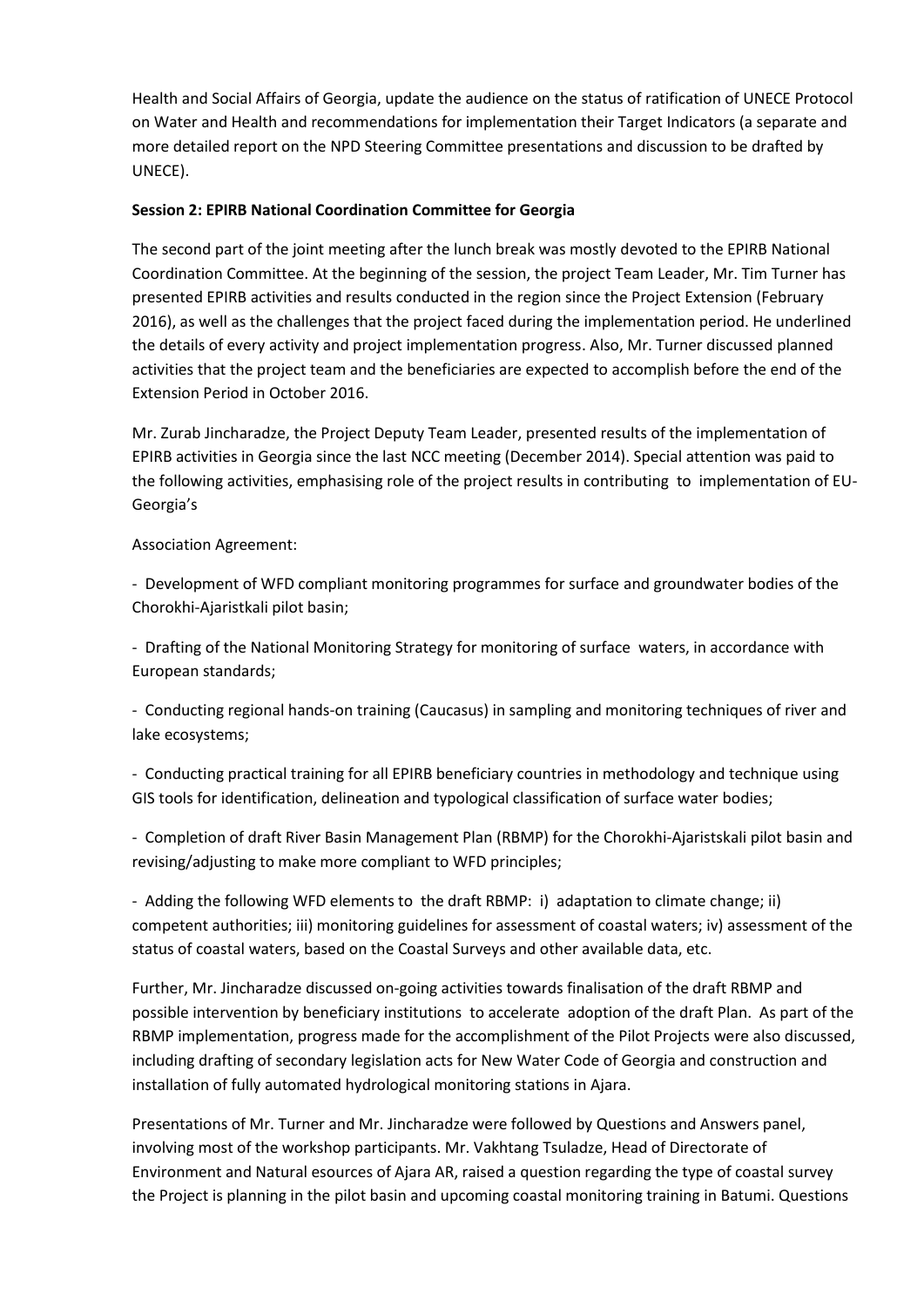by Ms. Eliso Barnovi, Ms. Nino Chkhobadze (Green Movement) and Ms. Marina Makarova were related to the same issue, in the particular methodology of selecting sampling locations for the planned coastal survey and linkages of the EPIRB activities to EMBLAS project, another EU-funded initiative working on open sea monitoring of the Black Sea.

Comments by Mr. George Dzamukashvili, NPD Coordinator for Georgia, and Ms. Chkhobadze raised another important issue of ways for the adoption of the draft RBMP, or submitting it to the Government of Ajara AR as an alternative measure and to be used as a technical guidance document. Ms. Chkhobadze pointed out that there is precedence that sometimes the Government approves important strategy documents as technical normative acts if there is a discrepancy in the legislation and this could be a case with the draft Chorokhi-Ajaristskali RBMP before the New Water Law gets in force.

Mr Mamuka Gvilava, representing REC-Caucasus, the project sub-contractor hired for drafting the ChorokhiAjaristkali RBMP and most recently extended for adding the Coastal Assessment part to the draft Plan, made very detailed presentation on the process of developing RBMP, methodology used for defining significant environmental issues in the pilot basin, pressures and impacts on river ecosystems, environmental objectivesand programmes of measures, as well as the detailed outline of the planned activities towards including assessment of the coastal waters and finalization of the document.

The objectives, expected outcomes and implementation modality of a new Pilot Project - Economic Instruments and Revenue Generation Mechanism for Efficient Water Resources Management in Georgia, to be implemented jointly by the Organization for Economic Cooperation and Development (OECD), was presented by Ms. Tatiana Efimova, OECD Programme Manager, and Mr. Malkhaz Adeishvili, representing EPIRB sub-contractor NGO - Georgian Environmental Outlook (GEO). In particular, this Pilot Project will:

- Assess the status of economic instruments for water resource management in Georgia, including analysis on economic instruments in practice for water abstraction charges, pollution charges, water tariffs, payment for watershed services, etc.;

- Quantitative estimates (e.g. on revenue generation potential, on potential savings on investment and operation costs, on affordability of different categories of users;

- Assess necessary steps for water management reform, e.g. i) changes in relevant codes, to implement economic instruments and to earmark revenues; ii) changes in the regulatory framework, to ensure compatibility between economic instruments and other elements of water policies; iii) conditions for effective implementation, including required organizational and institutional changes.

The presentation generated high interests and raised live discussion among the workshop participants. Representatives of the Ministry of Environment, United Water Supply Company of Georgia and National Water Partnership raised concerns regarding the inconsistency of tariffs for water use and costs for recovery, the need for infrastructure rehabilitation, etc. At the end of the discussion, it was suggested by a moderator that the project may have a mid-term discussion workshop to report the public on the findings and proposals by the consultants and review/incorporate feedbacks of stakeholders on the suggested economic instruments.

At the last Plenary Session of the joint meeting, Ms. Marina Makarova, Deputy Head of Water Resources Management Service (MENRP) updated the audience on transboundary cooperation of Georgia with the neighbouring countries, including the on-going process of adopting bilateral agreement with Azerbaijan on cooperation on water issues and plans for similar action with Armenia.